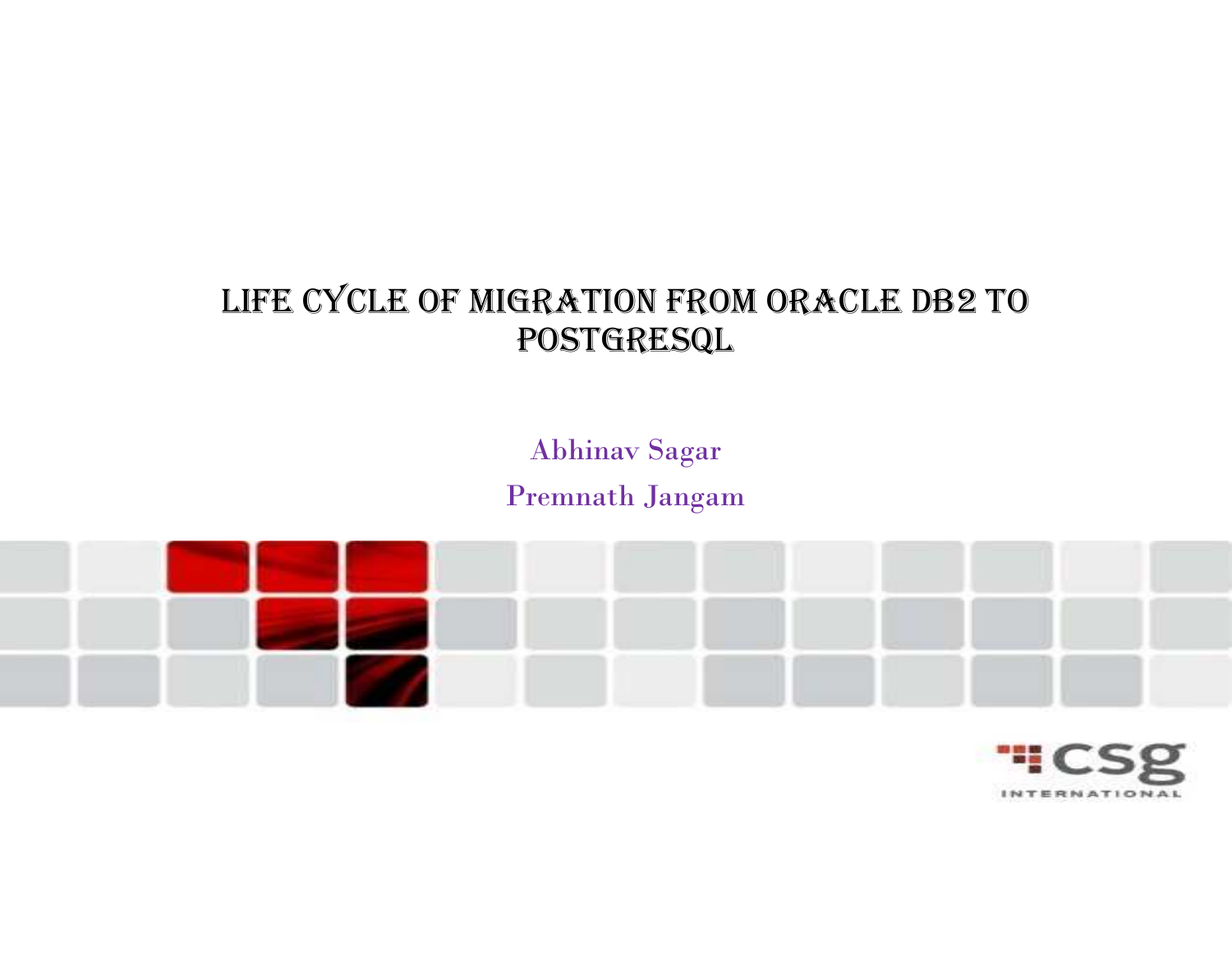



#### WHAT ?

HOW ?

WHEN ?

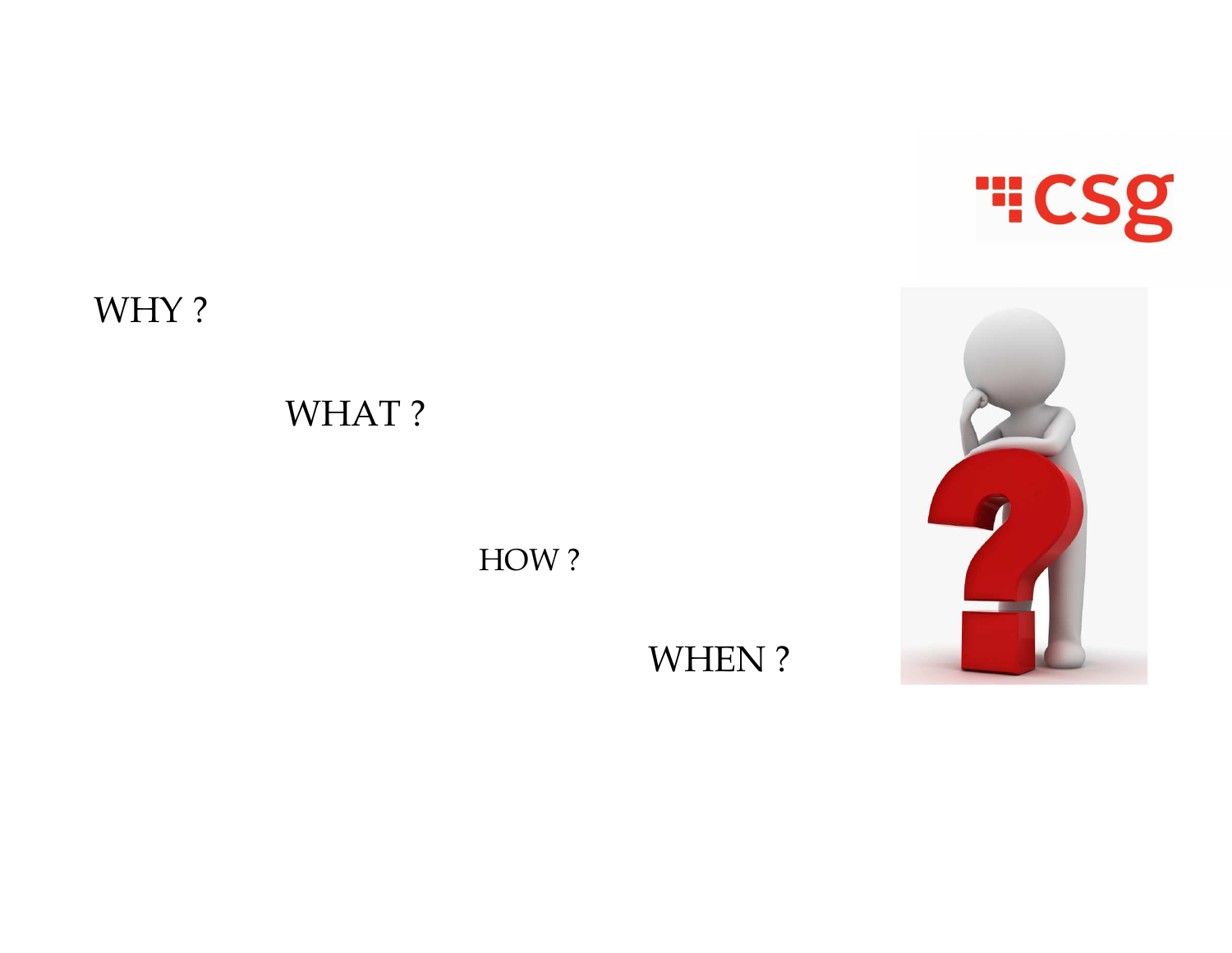

# Profit Profit $\ddot{\phantom{1}}$ Cost of the ProductProduct enhancement

### **Why to Migrate?**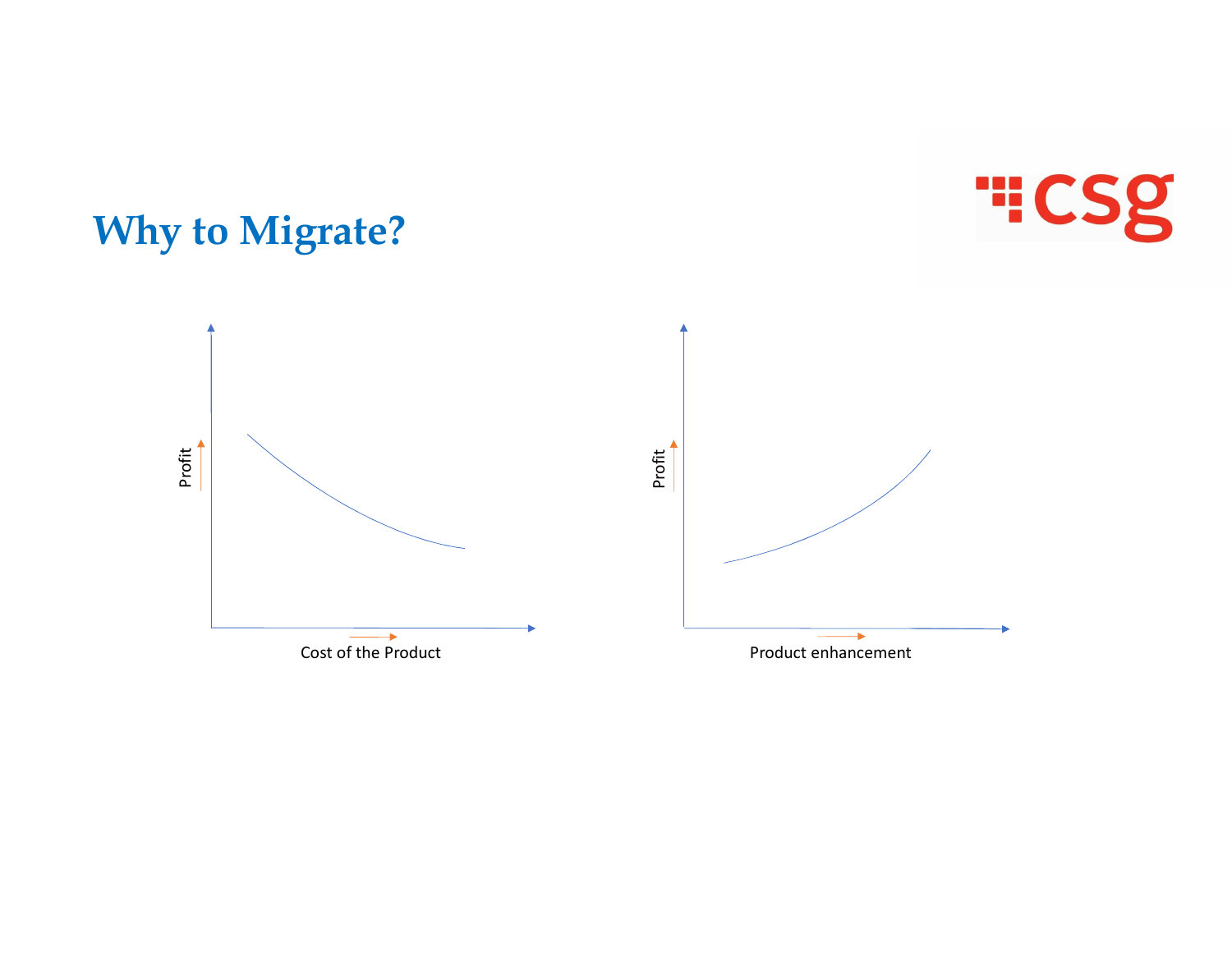

#### **What to Migrate ?**

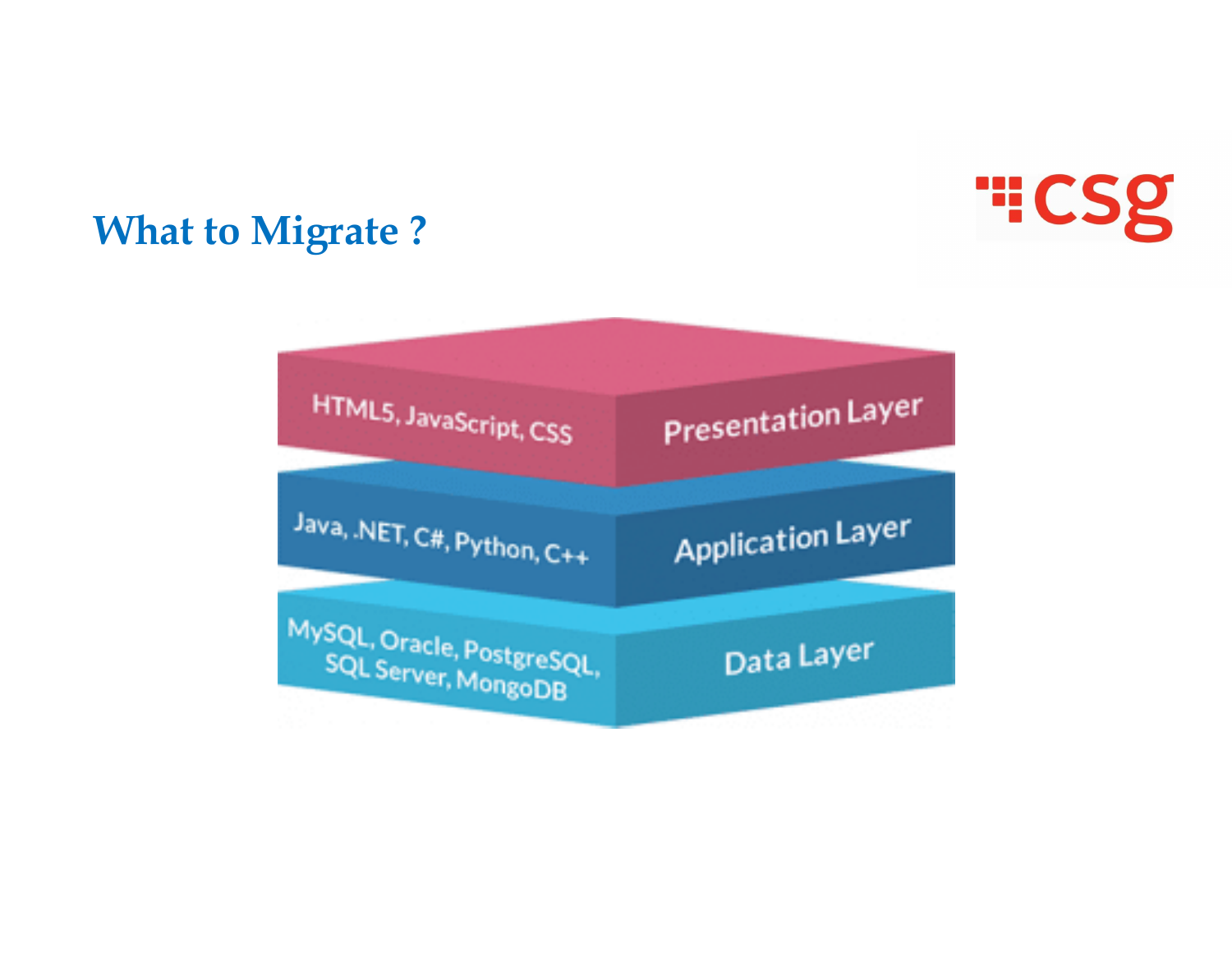

#### **How to Migrate?**

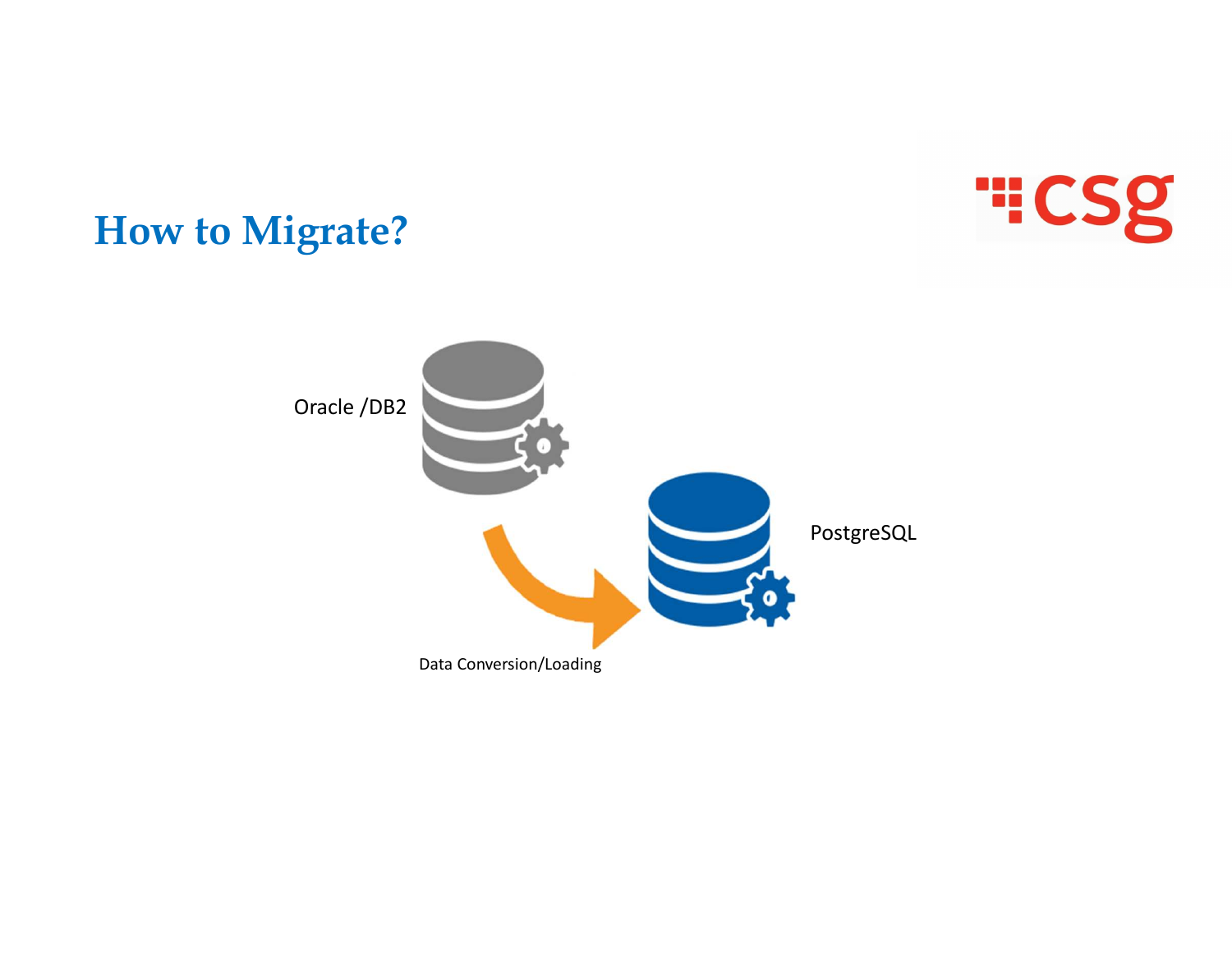### **When to Migrate ?**





- $\triangleright$  Enough time to migrate and validate
- $\triangleright$  Less business impact due to downtime.
- $\triangleright$  After data purge retention.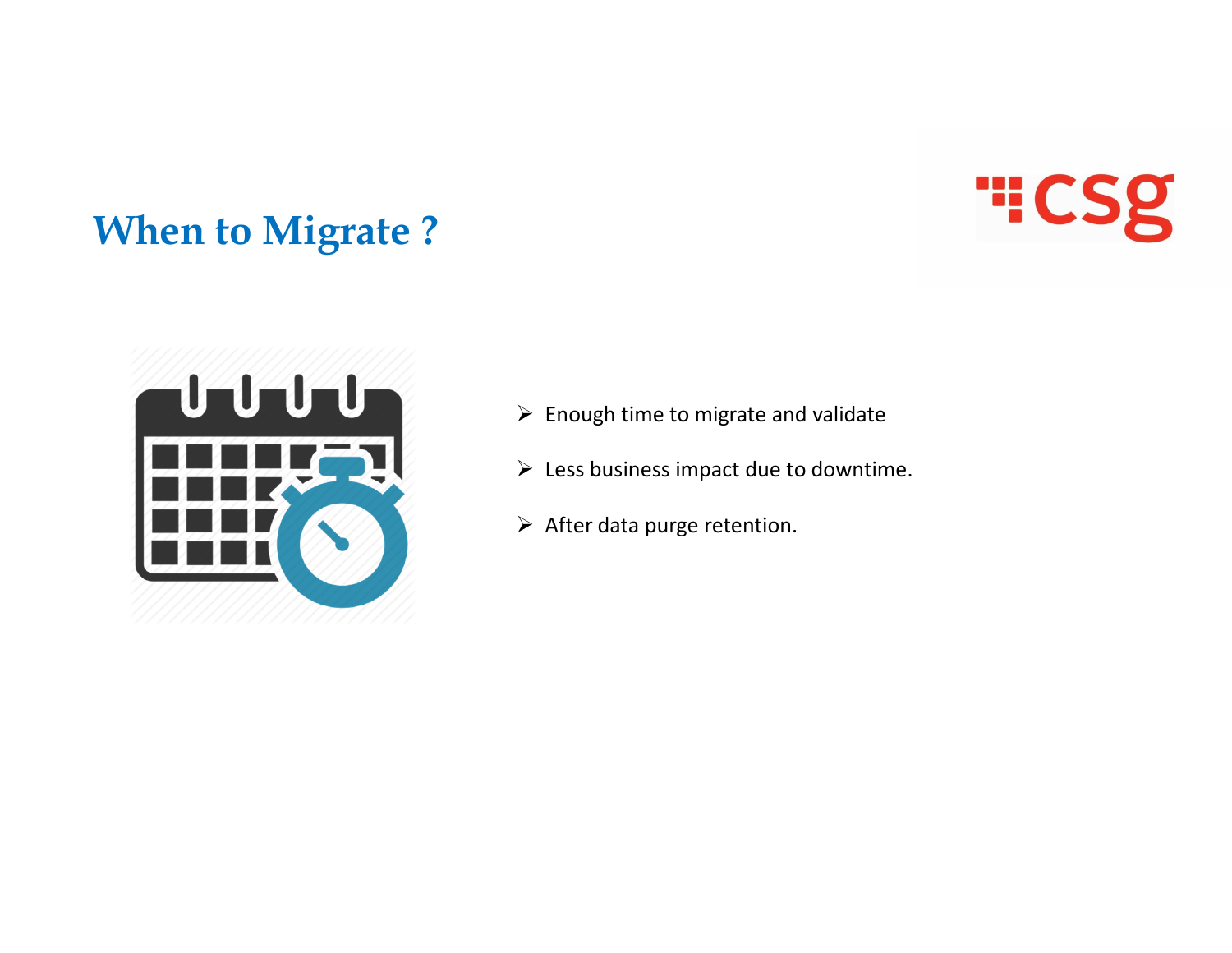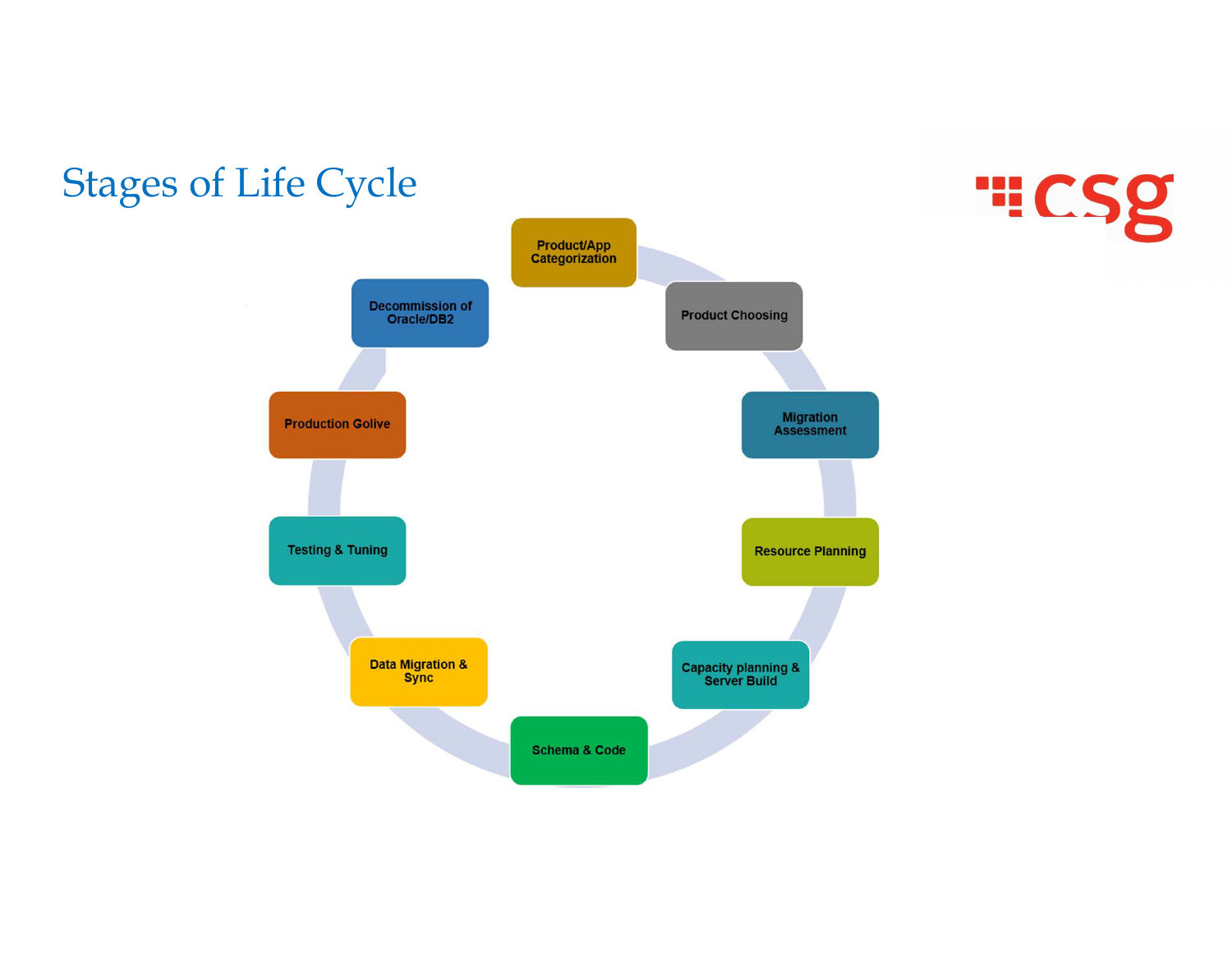#### Product/Application Categorization



#### Choose Product/Application

| Low | Medium | <b>High</b> |
|-----|--------|-------------|
|     |        |             |
|     |        |             |
|     |        |             |
|     |        |             |

**C B P**



Reduce cost in less effort and time with high profitability.

"ICS

More time and high risk with High profitability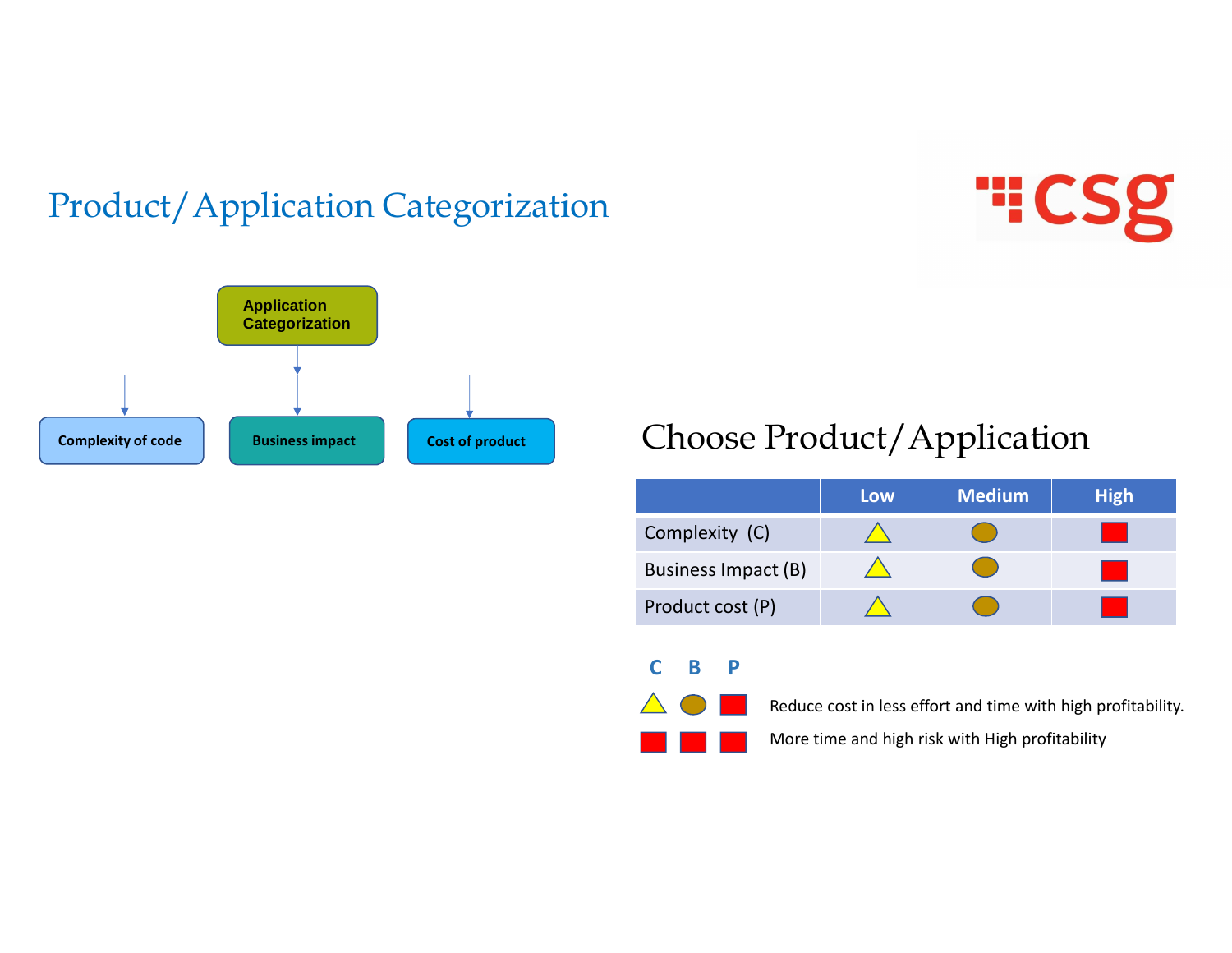#### Migration Assessment



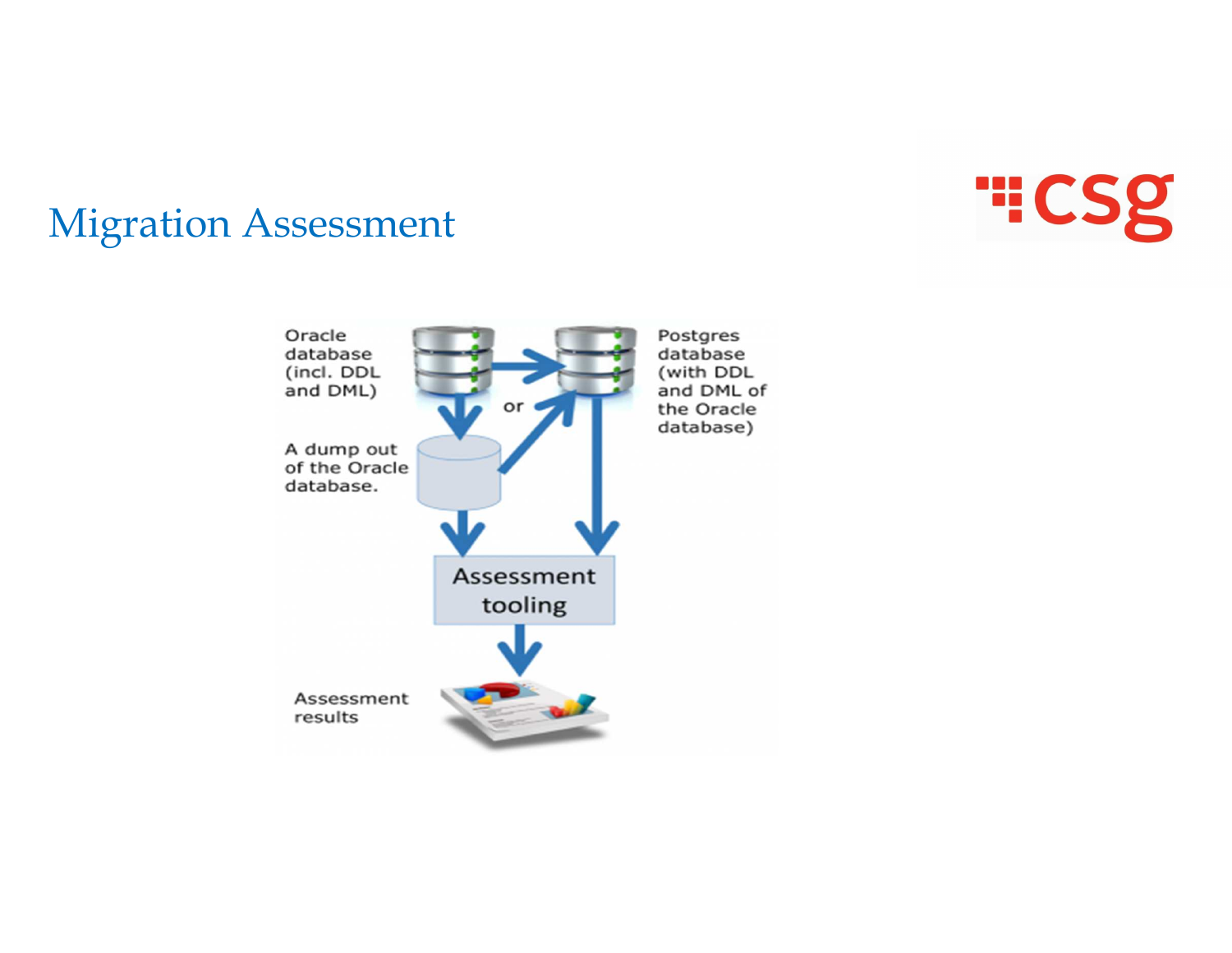

## Datatypes Compatibility

| <b>Data Types</b> | <b>Oracle</b>                                | DB <sub>2</sub>                         | <b>PostgreSQL</b>                            |
|-------------------|----------------------------------------------|-----------------------------------------|----------------------------------------------|
| Integer           | <b>NUMBER</b>                                | <b>INTEGER</b>                          | <b>INTEGER</b>                               |
| Decimal           | <b>NUMBER</b>                                | Decimal                                 | Numeric, Decimal                             |
| <b>String</b>     | CHAR, VARCHAR2, CLOB                         | CHAR, VARCHAR                           | CHAR, VARCHAR                                |
| <b>Binary</b>     | <b>BLOB</b>                                  | <b>BLOB</b>                             | <b>BYTEA</b>                                 |
| <b>DATA/TIME</b>  | DATE,<br>TIMESTAMP(with/without<br>TIMEZONE) | DATE,<br>TIMESTAMP(without<br>TIMEZONE) | DATE,<br>TIMESTAMP(with/without<br>TIMEZONE) |
| Boolean           | no                                           | no                                      | Yes                                          |
| <b>XMLTYPE</b>    | <b>XMLTYPE</b>                               | <b>XML</b>                              | <b>XML</b>                                   |
| <b>JSON</b>       | VARCHAR2, CLOB                               | <b>BSON</b>                             | <b>JSONB</b>                                 |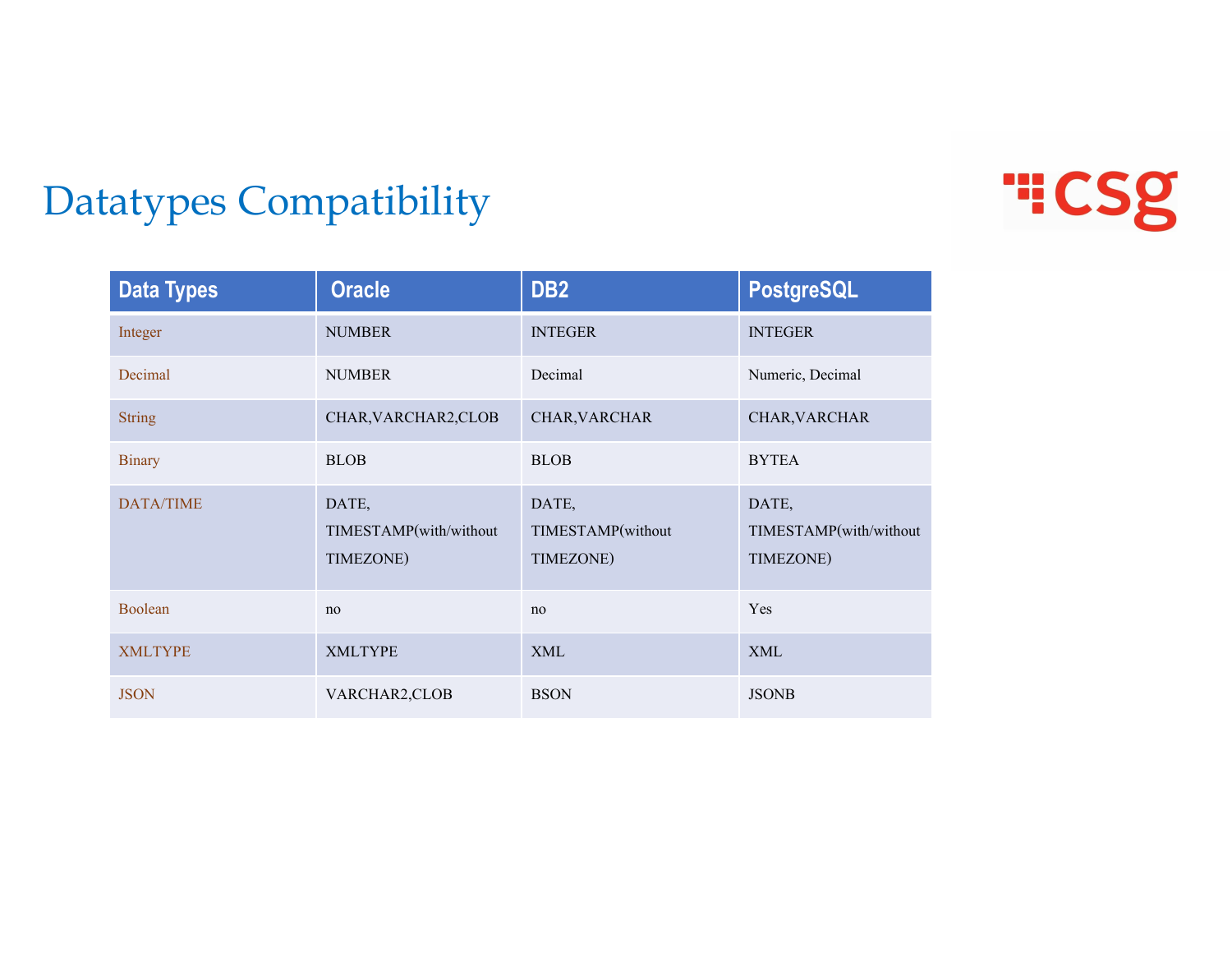## Data Volume Compatibility

| <b>Capabilities</b>    | <b>Oracle</b>                                                        | DB <sub>2</sub>    | <b>PostgreSQL</b>                         |
|------------------------|----------------------------------------------------------------------|--------------------|-------------------------------------------|
| Max. Database Size     | Unlimited                                                            | Unlimited          | Unlimited                                 |
| Max. Table Size        | 4GB * Block Size                                                     | $\sim2.8TB$        | 32TB                                      |
| Max. Row Size          | 4TB                                                                  | N/A                | 1.6TB                                     |
| Max, Field Size        | For BLOB: $(4GB - 1)$ *<br>DB_BLOCK_SIZE Initialization<br>Parameter | N/A                | 1GB                                       |
| Max. Rows per Table    | Unlimited                                                            | $~\sim$ 4.2Billion | Unlimited                                 |
| Max. Columns per Table | 1000                                                                 | $~1$ –750          | $250 - 1600$<br>Depending on Column types |
| Max. Indexes per Table | Unlimited                                                            | N/A                | Unlimited                                 |

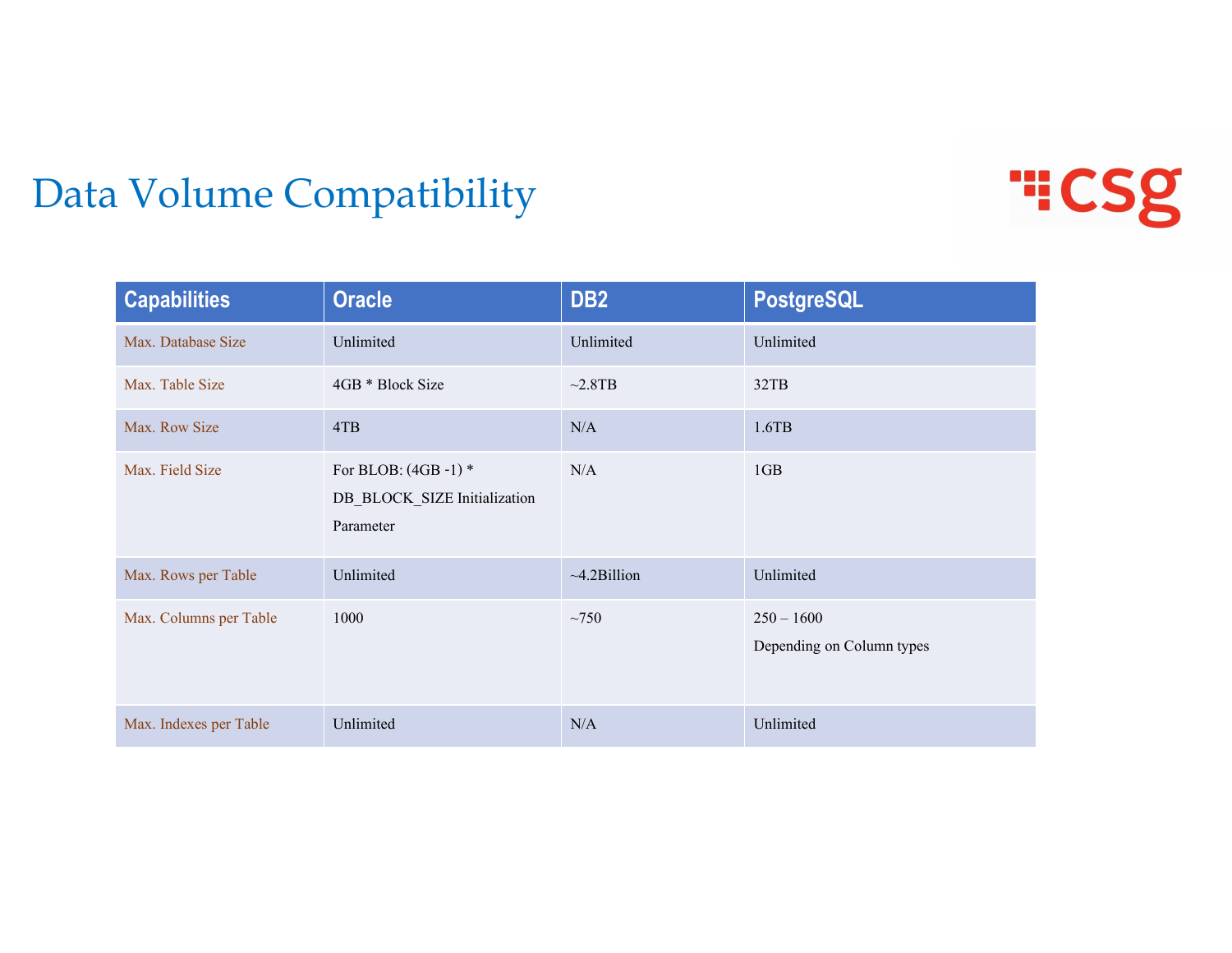## Programming Compatibility

| Program                  | <b>Oracle</b> | DB <sub>2</sub> | PostgreSQL               |
|--------------------------|---------------|-----------------|--------------------------|
| <b>Triggers</b>          | yes           | yes             | yes                      |
| <b>Compound Triggers</b> | yes           | no              | no                       |
| Cursors                  | yes           | yes             | yes                      |
| <b>Ref Cursors</b>       | yes           | yes             | no                       |
| Anonymous Blocks         | yes           | yes             | Yes                      |
| <b>Bind</b>              | Yes           | yes             | Yes                      |
| <b>Bulk Collect</b>      | Yes           | yes             | No                       |
| Parallel query           | Yes           | yes             | Yes                      |
| Cast                     | Yes           | Yes             | Yes                      |
| Pl/Sql supplied packages | Yes           | Yes             | No                       |
| Pragma Autonomous        | Yes           | Yes             | Yes                      |
| transactions             |               |                 |                          |
| User defined functions   | Yes           | Yes             | Yes                      |
| <b>Stored Procedures</b> | Yes           | Yes             | Yes (From $11+$ version) |

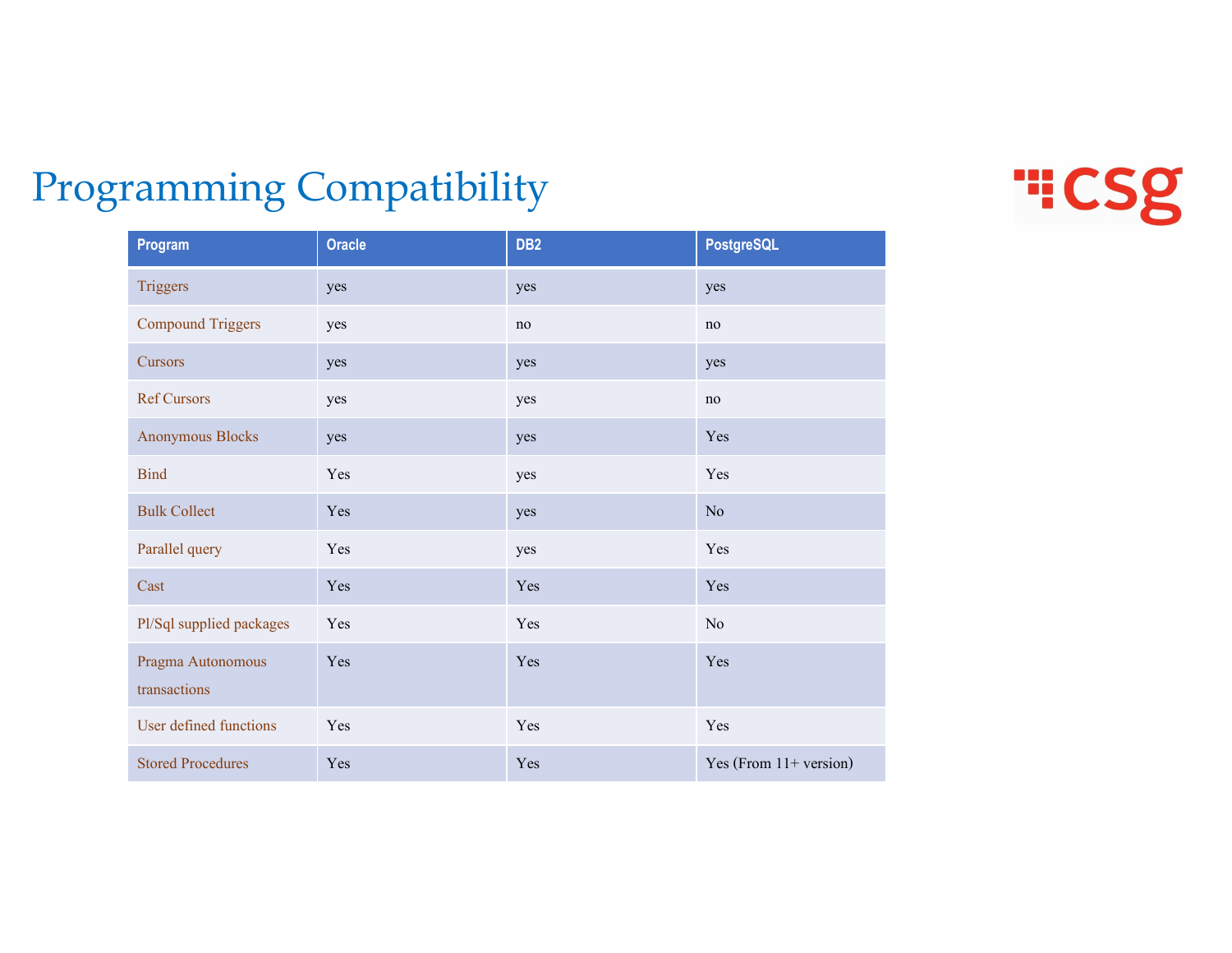# **"CSg**

## **Ora2Pg Tool - Assessment Report**

| Version Oracle Dambase 18c Express Edition Release 180000<br>Schema HR<br>Size<br>1.56 MB |                     |                |                 |                                                                                                                                                                                                                                                                                                                                                                                                                                                                                                                                                                                                                                                                                                                                  |                                                                                                                                                                                                                                                                                   |
|-------------------------------------------------------------------------------------------|---------------------|----------------|-----------------|----------------------------------------------------------------------------------------------------------------------------------------------------------------------------------------------------------------------------------------------------------------------------------------------------------------------------------------------------------------------------------------------------------------------------------------------------------------------------------------------------------------------------------------------------------------------------------------------------------------------------------------------------------------------------------------------------------------------------------|-----------------------------------------------------------------------------------------------------------------------------------------------------------------------------------------------------------------------------------------------------------------------------------|
| <b>Object</b><br>Number Invalid<br>cost                                                   |                     | Estimated      | <b>Comments</b> | <b>Details</b>                                                                                                                                                                                                                                                                                                                                                                                                                                                                                                                                                                                                                                                                                                                   |                                                                                                                                                                                                                                                                                   |
| <b>DATABASE LINK</b>                                                                      | o                   | $\alpha$       | 0               | Database links will be exported as SQL/MED PostgreSQL's Foreign Data Wrapper (FDW) extensions using<br>omete fdw.                                                                                                                                                                                                                                                                                                                                                                                                                                                                                                                                                                                                                |                                                                                                                                                                                                                                                                                   |
| <b>GLOBAL TEMPORARY TABLE</b>                                                             | $\Omega$            | $\overline{a}$ | $\alpha$        | Global temporary table are not supported by PostgreSQL and will not be exported. You will have to rewrite<br>some application code to match the PostgreSQL temporary table behavior.                                                                                                                                                                                                                                                                                                                                                                                                                                                                                                                                             |                                                                                                                                                                                                                                                                                   |
| <b>INDEX</b>                                                                              | 19.                 | $\mathbf{u}$   | 31              | 11 index(es) are concerned by the export, others are automatically generated and will do so on PostgreSQL.<br>Bitmap will be exported as btree-gin index(es) and hash index(es) will be exported as b-tree index(es) if<br>any. Domain index are exported as b-tree but commented to be edited to mainly use FTS. Cluster, bitmap<br>join and IOT indexes will not be exported at all. Reverse indexes are not exported too, you may use a<br>trigram-based index (see pg -trem) or a reverse() function based index and search. Use<br>"varchar pattern ups', 'text pattern ups' in 'bpchar pattern ops' operators in your indexes to improve search<br>with the LIKE operator respectively into varchar, text or char columns. | II b-tree index(es)                                                                                                                                                                                                                                                               |
| JOB                                                                                       | $\ddot{\mathbf{0}}$ | o.             | Ü.              | Job are not exported. You may set external cron job with them.                                                                                                                                                                                                                                                                                                                                                                                                                                                                                                                                                                                                                                                                   |                                                                                                                                                                                                                                                                                   |
| <b>PROCEDURE</b>                                                                          | $\mathcal{F}$       | $\Omega$       | 8 <sub>1</sub>  | Total size of procedure code: 772 bytes.                                                                                                                                                                                                                                                                                                                                                                                                                                                                                                                                                                                                                                                                                         | secure drol: 3<br>add_job_history: 3                                                                                                                                                                                                                                              |
| <b>SEQUENCE</b>                                                                           | 3.                  | $\Omega$       | ш               | Sequences are fully supported, but all call to sequence_name.NEXTVAL or sequence_name.CURRVAL will<br>be transformed into NEXTVALI'sequence_name') or CURRVALI'sequence_name').                                                                                                                                                                                                                                                                                                                                                                                                                                                                                                                                                  |                                                                                                                                                                                                                                                                                   |
| <b>SYNONYM</b>                                                                            | $\sigma$            | 0              | 0               | SYNONYMs will be exported as views. SYNONYMs do not exists with PostgreSQL but a common<br>workground is to use views or set the PostgreSOL search path in your session to access object outside the<br>current schema.                                                                                                                                                                                                                                                                                                                                                                                                                                                                                                          |                                                                                                                                                                                                                                                                                   |
| <b>TABLE</b>                                                                              | Ŧ.                  | U              | 1.2             | 2 check constraint(s).                                                                                                                                                                                                                                                                                                                                                                                                                                                                                                                                                                                                                                                                                                           | Total number of rows: 215<br>Top 10 of tables sorted by number of rows:<br>employees has 107 rows.<br>departments has 27 rows<br>countries has 25 rows<br>locations has 23 rows.<br>jobs has 19 rows<br>job_history has 10 mws<br>regions has 4 rows<br>Top 10 of largest tables: |
| <b>TRIGGER</b>                                                                            | $\mathbf{z}$        | $\Omega$       | $\mathcal{I}$   | Total size of trigger code: 123 bytes.                                                                                                                                                                                                                                                                                                                                                                                                                                                                                                                                                                                                                                                                                           | update_job_history: 3                                                                                                                                                                                                                                                             |
| <b>VIEW</b>                                                                               |                     | n              | T.              | Views are fully supported but can use specific functions.                                                                                                                                                                                                                                                                                                                                                                                                                                                                                                                                                                                                                                                                        |                                                                                                                                                                                                                                                                                   |
| Total                                                                                     | 34                  | n.             | 19.20           | 19.20 cost migration units means approximatively 1 man-day(s). The migration unit was set to 10 minute(s)                                                                                                                                                                                                                                                                                                                                                                                                                                                                                                                                                                                                                        |                                                                                                                                                                                                                                                                                   |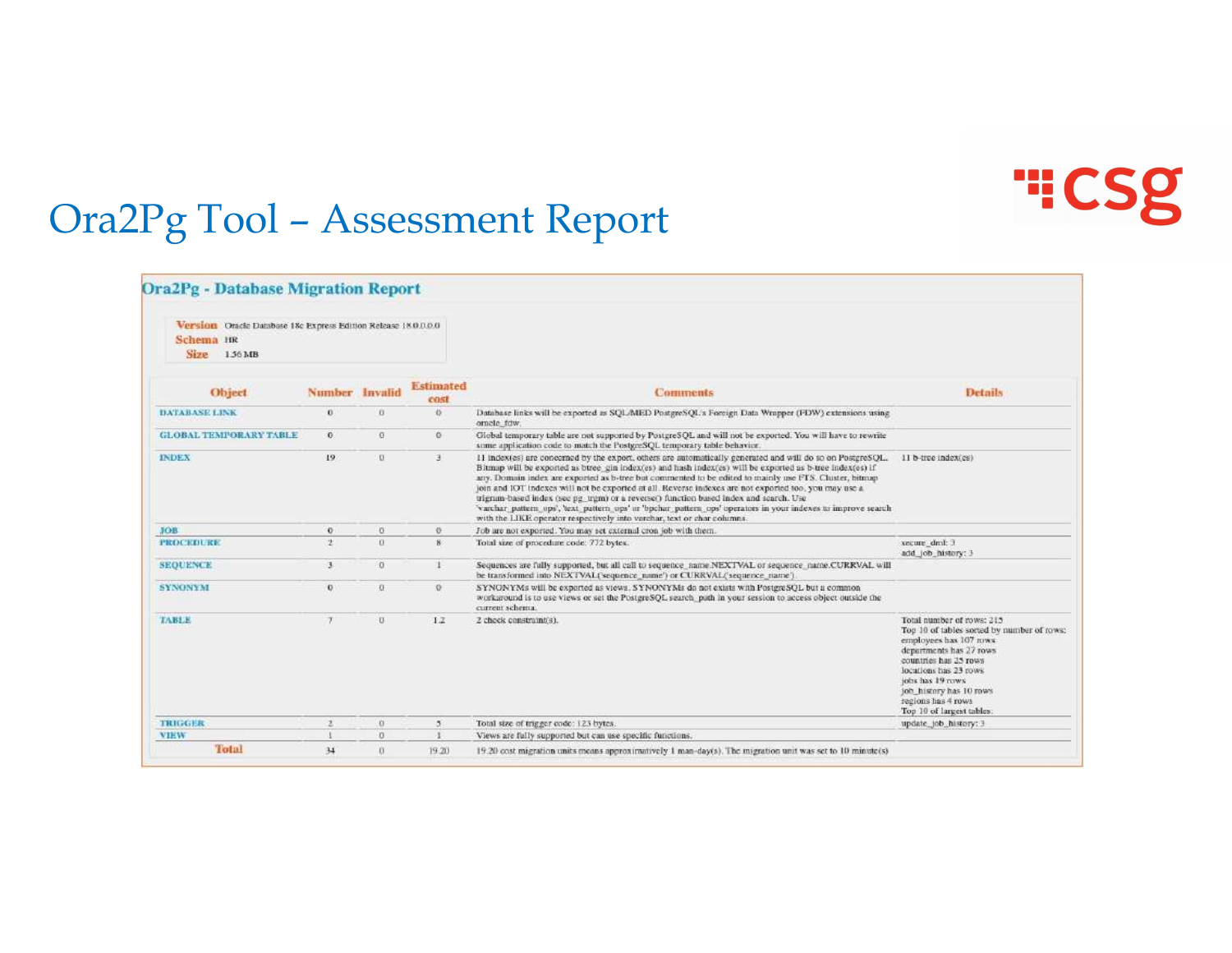### Ora2Pg Tool - Assessment Report (cont..)

# **HCSg**

| Version Oracle Database 18c Express Edition Release 18 0 0.0.0<br>Schema FO3X<br>139.25 MB<br><b>Size</b> |              |              |                          |                                                                                                                             |                                                                                                                                                                                                                                                                                                                                                                                               |          |         |                                                                      |
|-----------------------------------------------------------------------------------------------------------|--------------|--------------|--------------------------|-----------------------------------------------------------------------------------------------------------------------------|-----------------------------------------------------------------------------------------------------------------------------------------------------------------------------------------------------------------------------------------------------------------------------------------------------------------------------------------------------------------------------------------------|----------|---------|----------------------------------------------------------------------|
| Object                                                                                                    | Number       | Invalid      | <b>Estimated</b><br>cost | <b>Comments</b>                                                                                                             |                                                                                                                                                                                                                                                                                                                                                                                               |          |         |                                                                      |
| <b>DATABASE LINK</b>                                                                                      | ø            | o            | $\mathbf{0}$             | Database links will be<br>exported as SQL/MED<br>PostgreSQL's Foreign Data<br>Wrapper (FDW) extensions<br>using oracle fdw. |                                                                                                                                                                                                                                                                                                                                                                                               |          |         |                                                                      |
| <b>FUNCTION</b>                                                                                           | 4            | $\theta$     | 27.8                     | Total size of function code:<br>1928 bytes.                                                                                 | platz counter: 5<br>f pda dirstring: 3                                                                                                                                                                                                                                                                                                                                                        |          |         |                                                                      |
|                                                                                                           |              |              |                          |                                                                                                                             |                                                                                                                                                                                                                                                                                                                                                                                               |          |         | v_wichtige_ergebnisse_ger: 1.2                                       |
| <b>GLOBAL TEMPORARY TABLE</b>                                                                             | $\mathbf{H}$ | $\theta$     | 110                      | <b>Total</b><br>G<br>wMigration level: C-5<br>Po<br>• Migration levels:<br>· Technical levels:                              | 731<br><sup>o</sup> A - Migration that might be run automatically<br>• B - Migration with code rewrite and a human-days cost up to 5 days<br>• C - Migration with code rewrite and a human-days cost above 5 days                                                                                                                                                                             | $\theta$ | 1879.00 | 1879.00 cost migration units means approximatively 23 man-day(s), Th |
| <b>INDEX</b>                                                                                              | 112          | $\mathbf{0}$ | 11.3                     |                                                                                                                             | $\circ$ 1 = trivial: no stored functions and no triggers<br>$\circ$ 2 = casy: no stored functions but with triggers, no manual rewriting<br>$\circ$ 3 = simple: stored functions and/or triggers, no manual rewriting<br>$\circ$ 4 = manual; no stored functions but with triggers or views with code rewriting<br>$\circ$ 5 = difficult stored functions and/or triggers with code rewriting |          |         |                                                                      |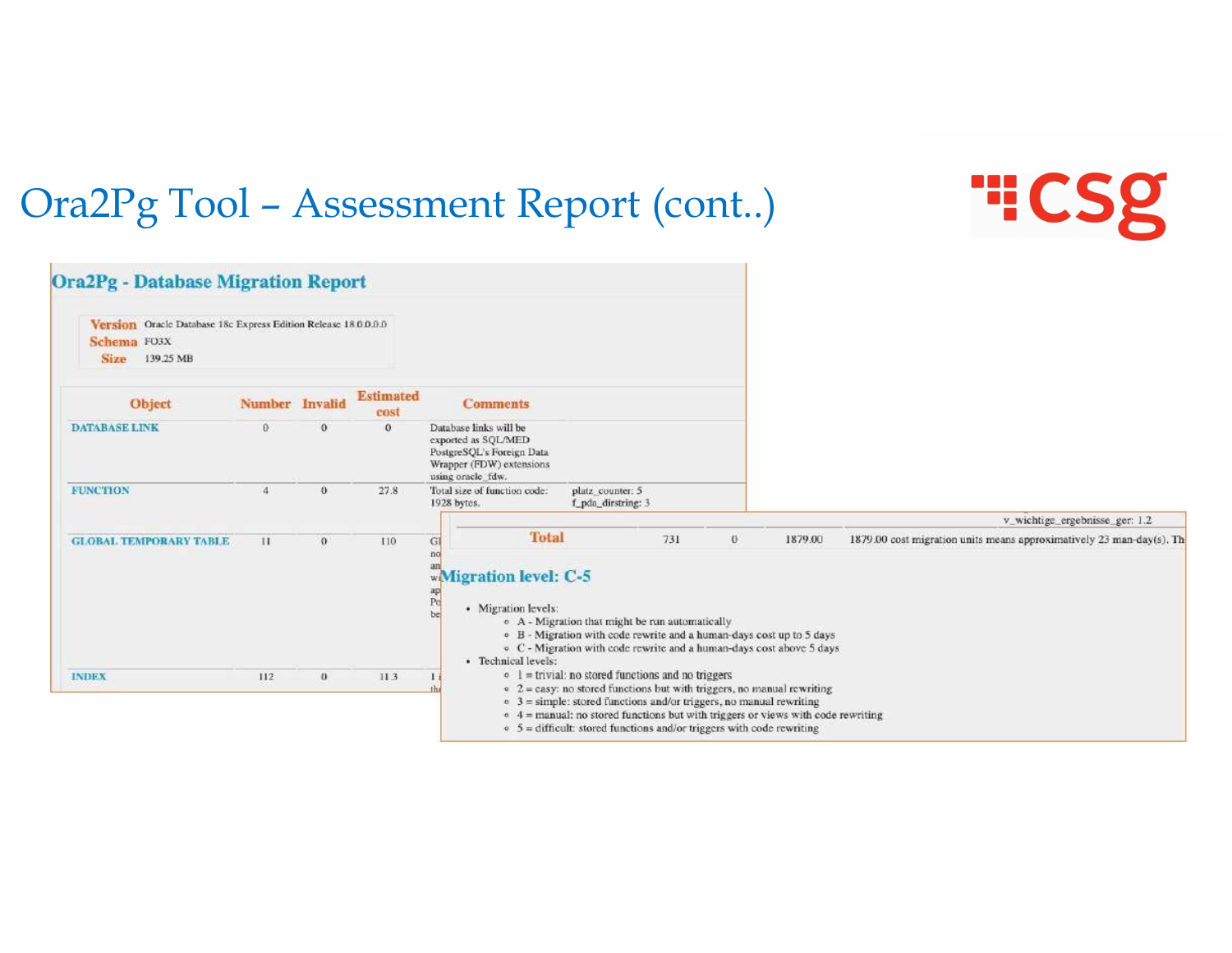### Resource Planning



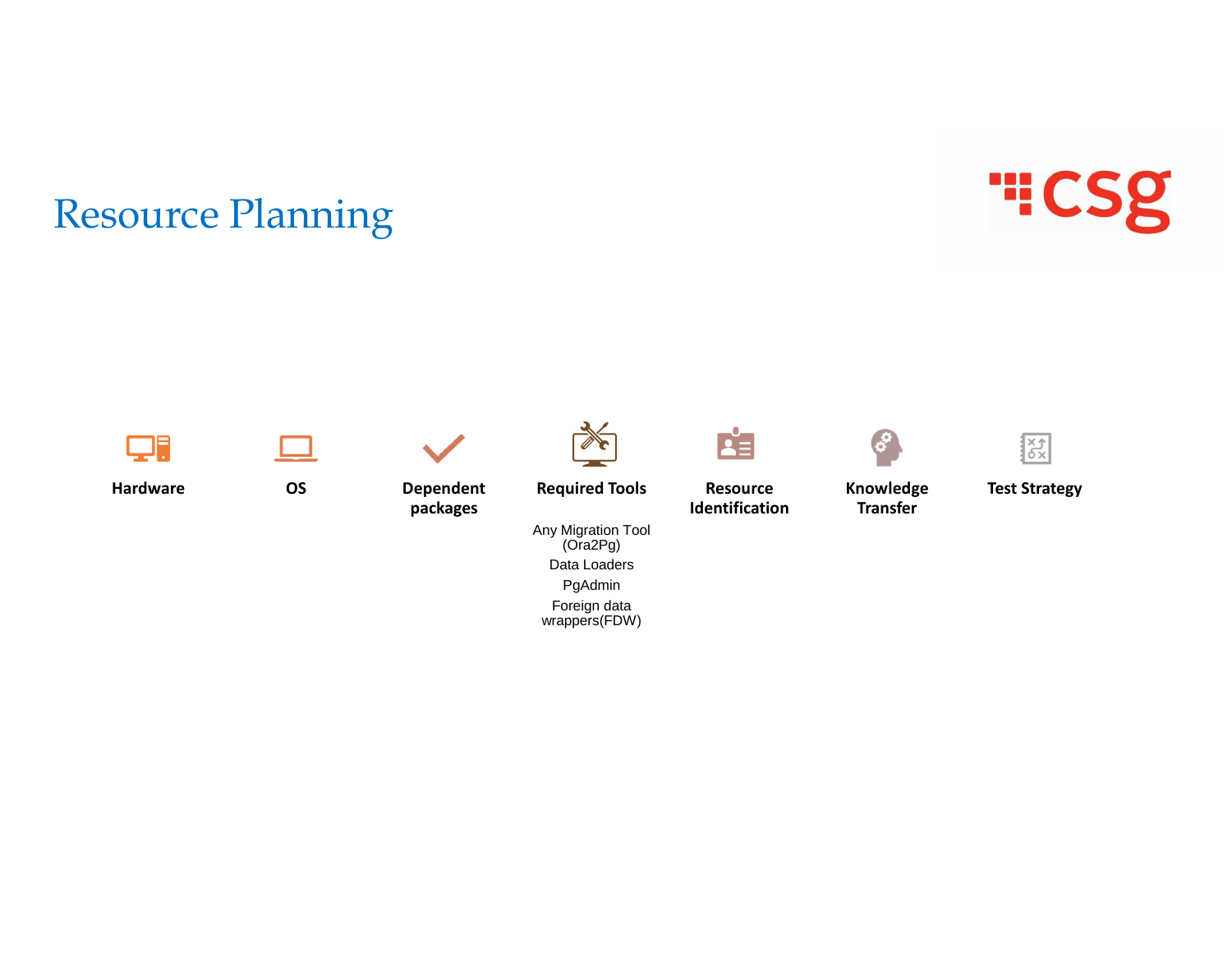# Capacity planning & Server build



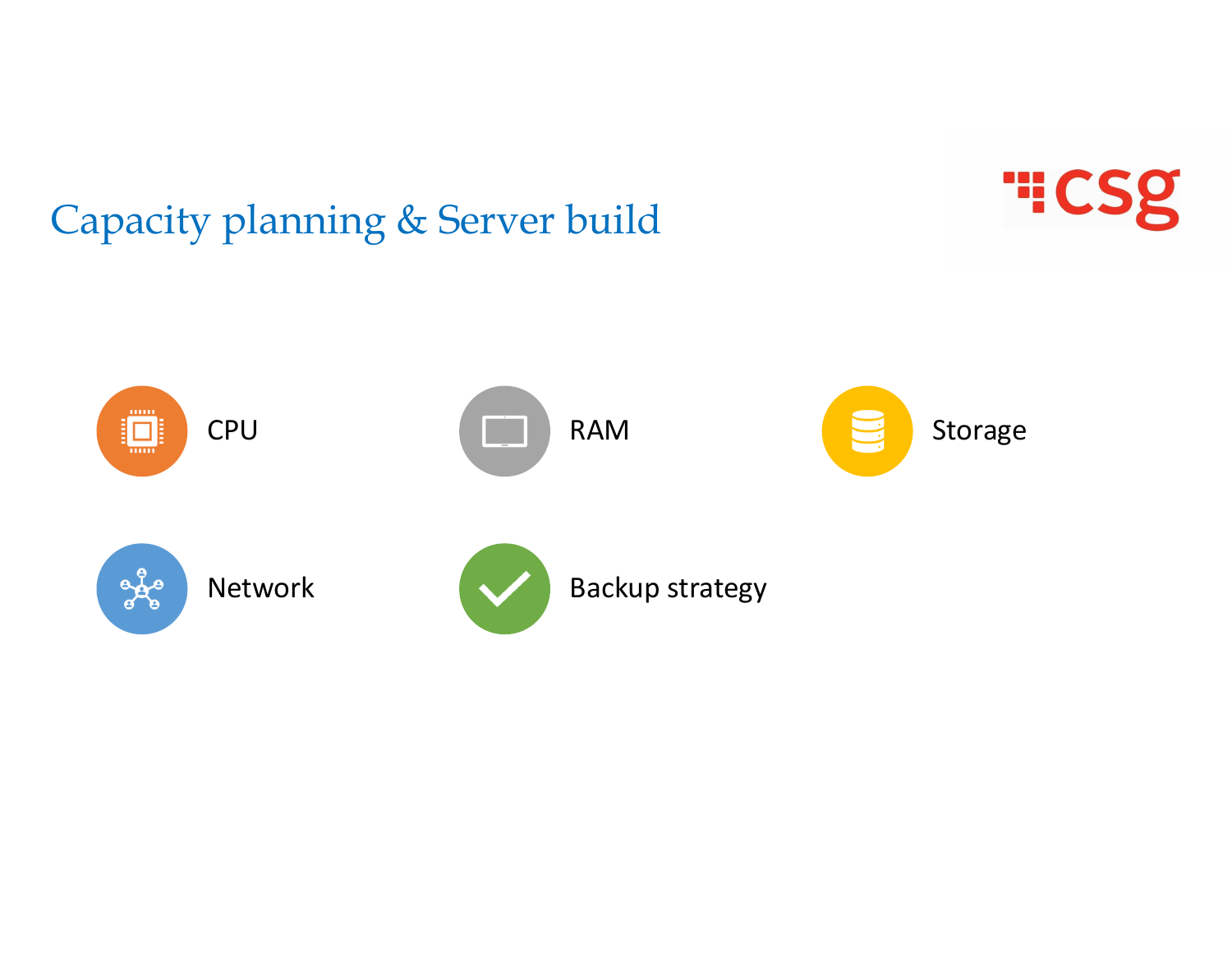

#### Schema & Code conversion



PostgreSQL ANSI standard SQL syntax and datatypes make converting your database schema from other relational databases a fairly straight forward process.



Sometimes migrated code requires manual resolution.



If the code is embedded in application that interfaces with the database has to be modified.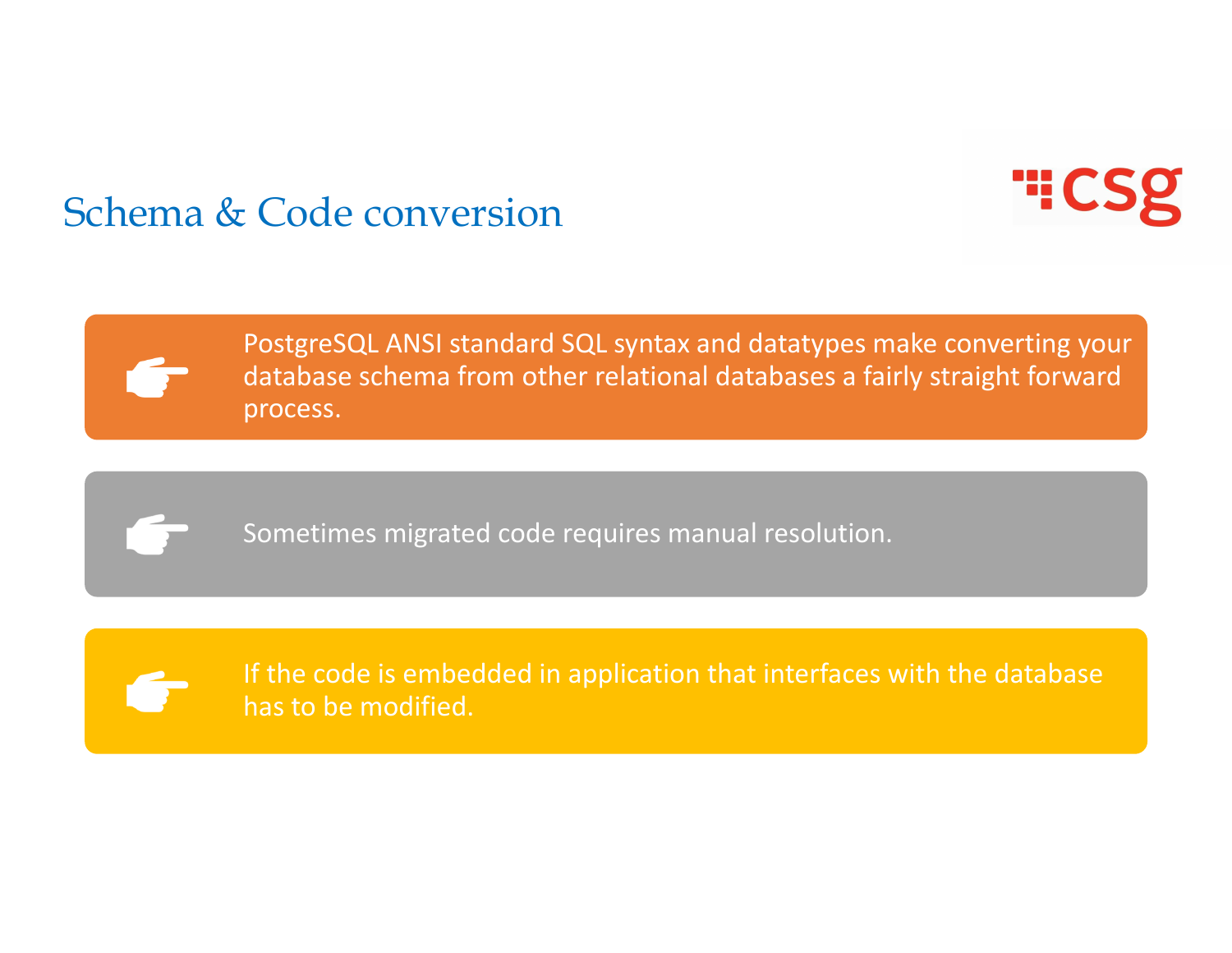### Data migration & Sync



There are different approaches to data migration depending on the size of the data to be migrated.



"H

#### **Example tools :**

- 1. Ora2Pg
- 2. PG\_loaders
	- 3. Slony
- 4. db\_links
- 5. Foreign data wrappers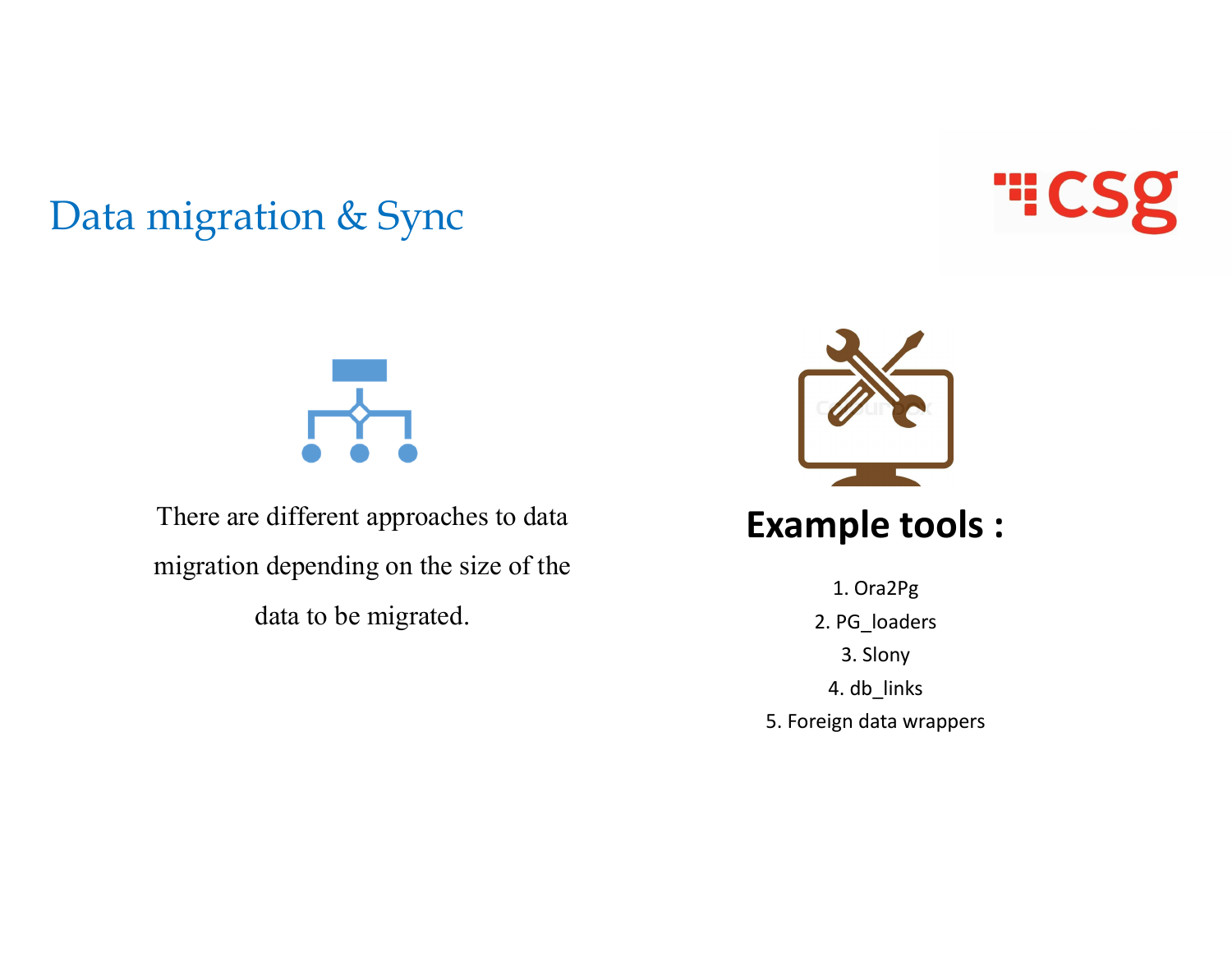## Testing & Tuning

- Application connectivity
	- pg\_hba.conf entries
	- User permissions/Grants

Examples:

PgAdmin - for data validations

- Resource utilization by OS & Database
	- Memory
	- CPU
	- I/O

 Database Logs

- Locks
- Query performance



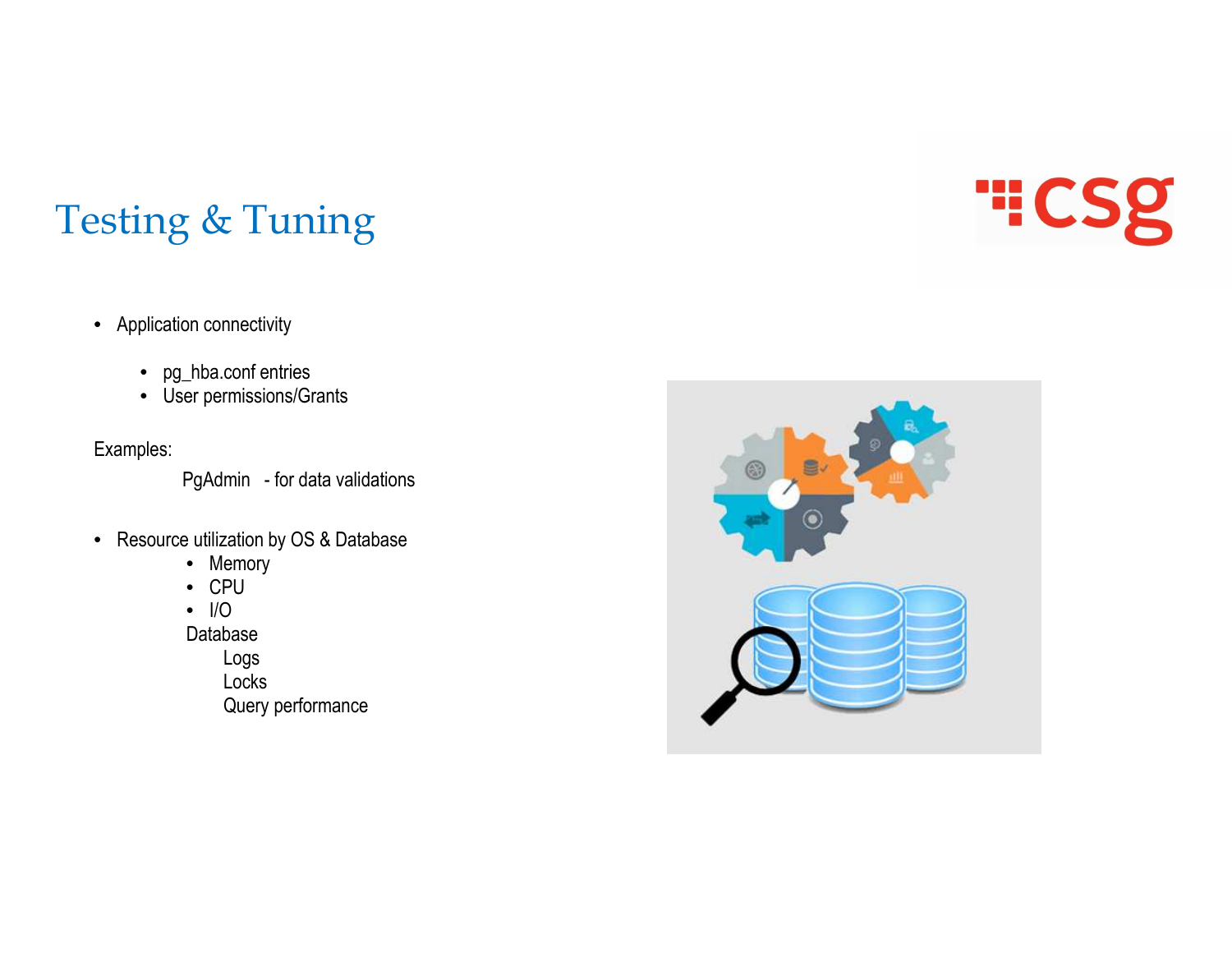

# Testing & Tuning (cont..)



 $\mathcal{C}$ 

HA configuration & DR

Backups and recoveries with in SLA



Configuring alerting



Reorganization (Maintenance)

Vacuum Reindex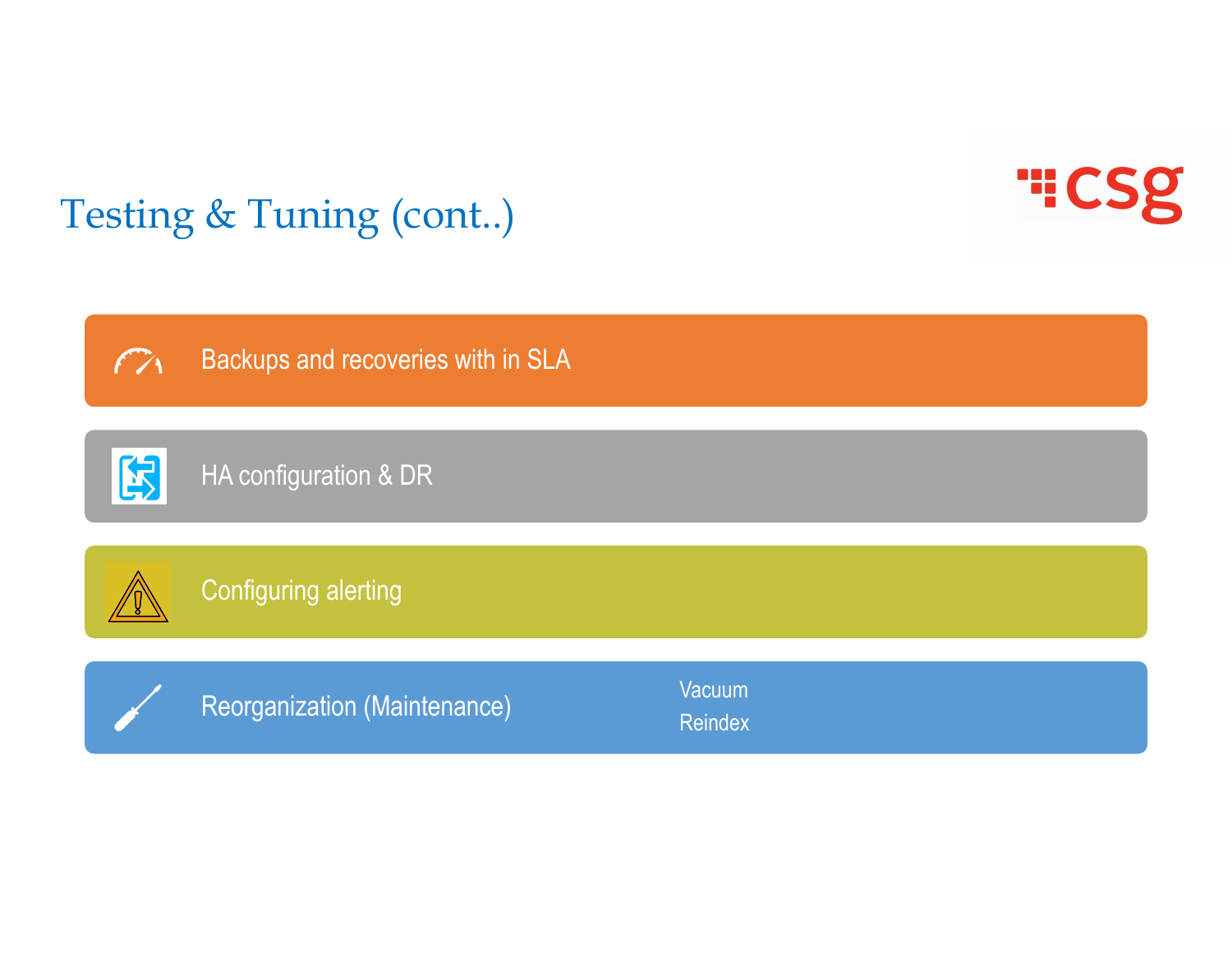#### Production Go-Live

- Pointing DNS entries
- First Steps connections (Read-only)

**Reporting** Application dashboards

• Transactional part



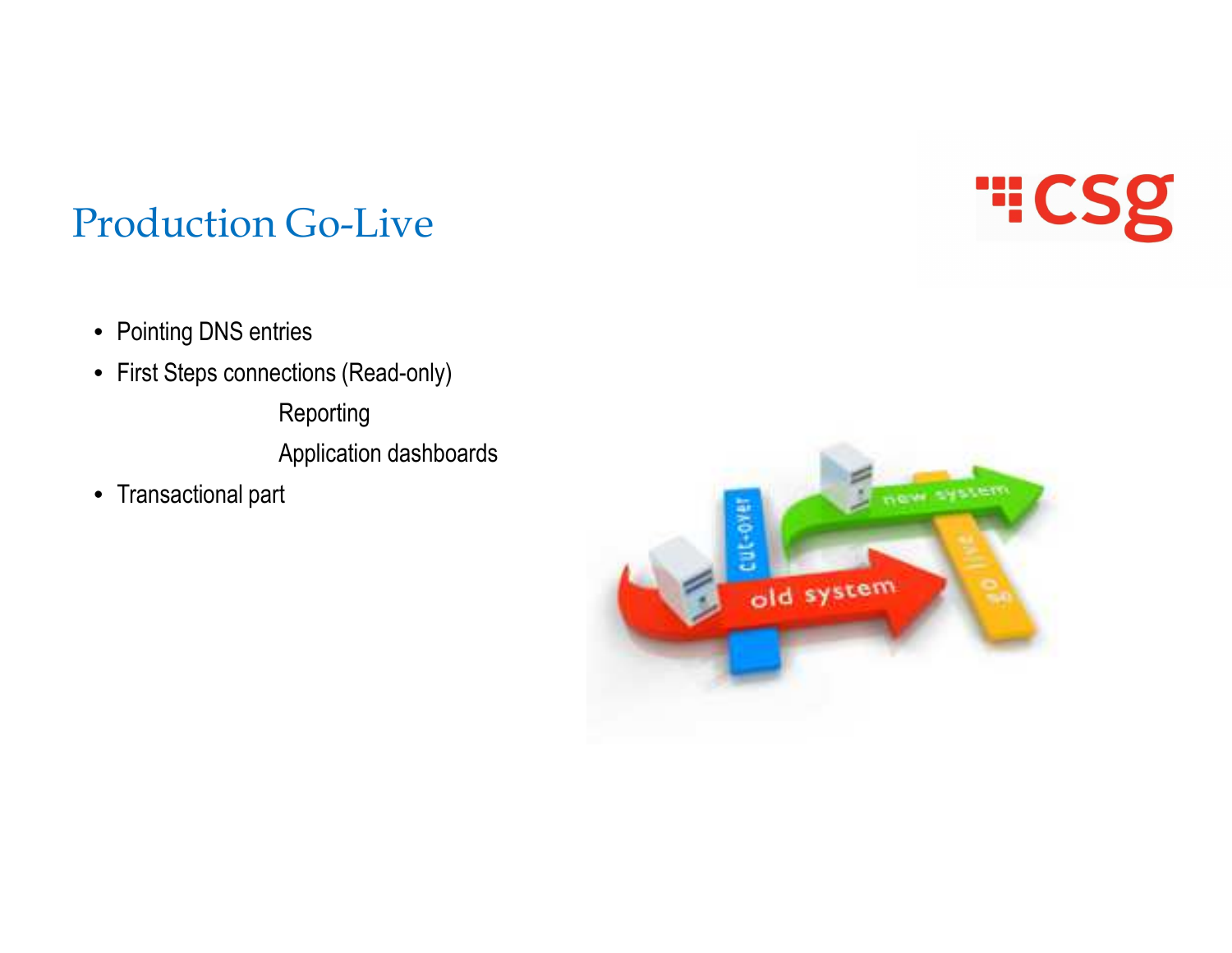## Decommission of Oracle/DB2 servers



Export code from Oracle/DB2 in to dump files.



Backup DB/OS configuration.



Decommission the Database.



"IC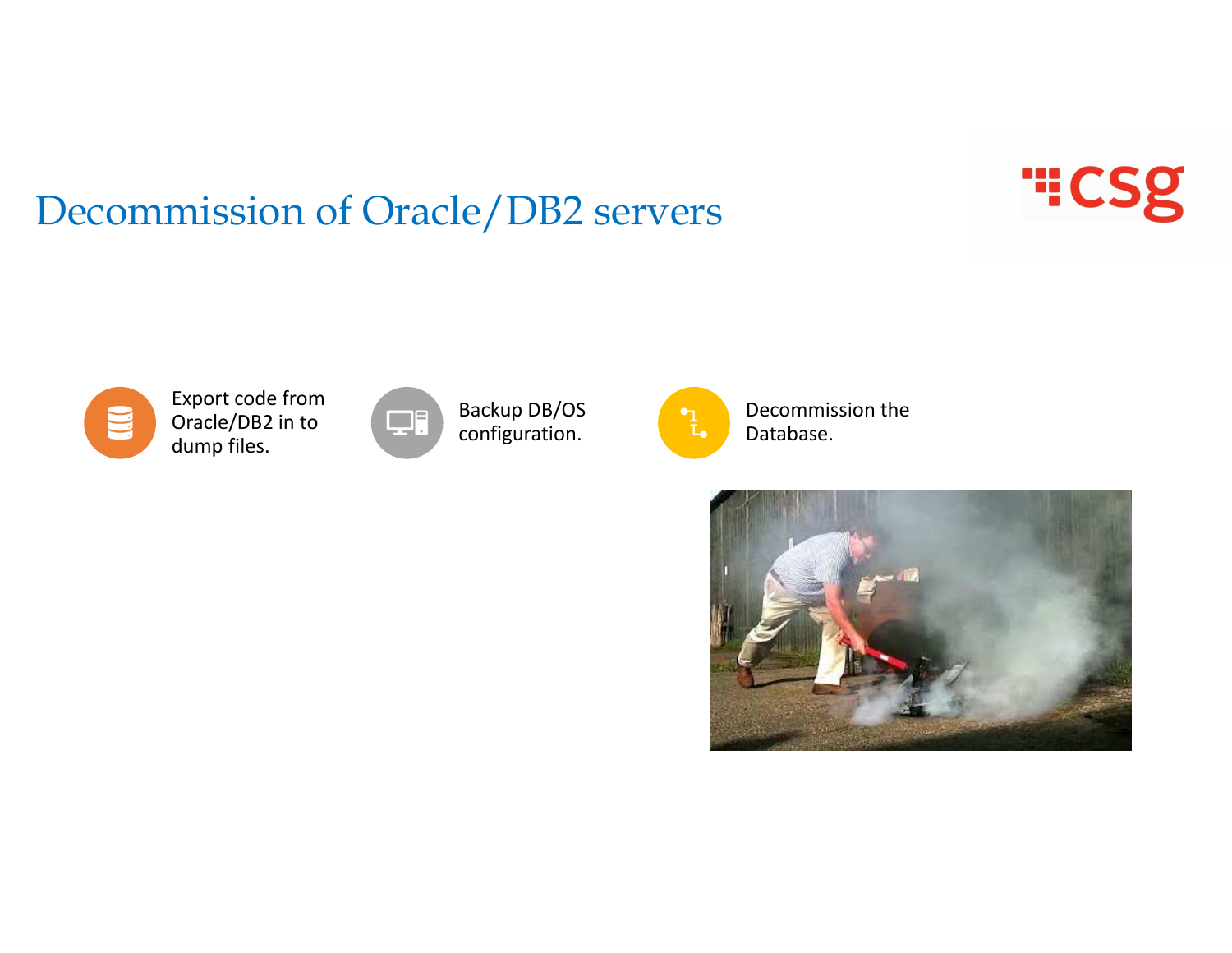